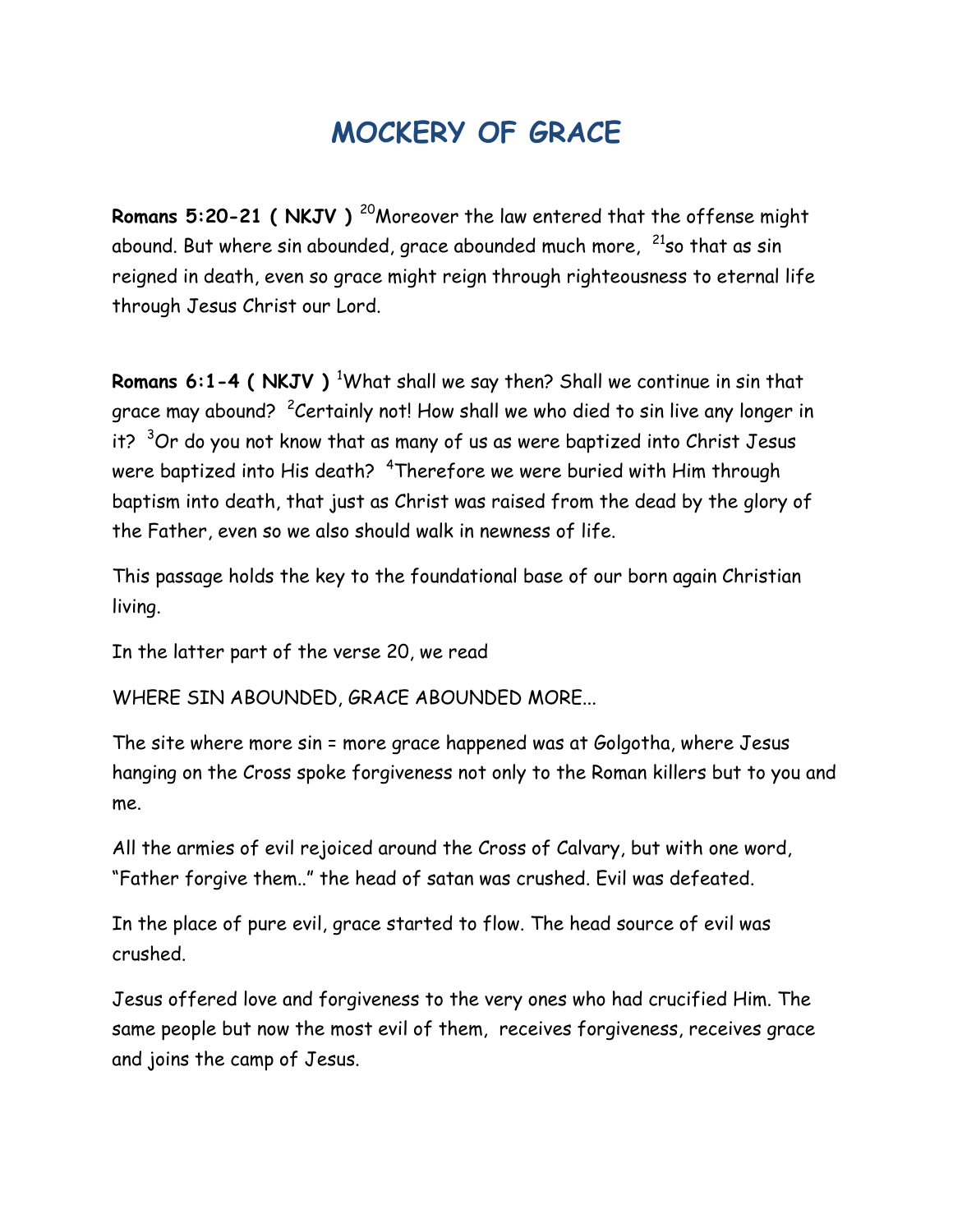This is Redemption. We all are sinners but saved by Grace that was bought by the Blood of Jesus on Calvary.

The reason why Grace is given free is that no one could buy. It is priceless. So, now the message today is HOW HAVE I RECIEVED GRACE?

HOW DO I KEEP THE GRACE GOD HAS BESTOWED ON MY LIFE?

In the first verse of  $6<sup>th</sup>$  chapter Paul clearly speaks about how to live in this Grace.

He anticipated some ridiculous interpretation, where some one would say, "Ok if Grace abounds where sin abounds, then let me sin more for more grace."

To plane this kind of ludicrous arguments Paul emphatically writes in the second verse, "Certainly not! How can we who died to sin live in it any longer?

This is a hammering truth, a truth many of us choose to carefully push aside.

Most messages in many churches, dwell on Grace, Grace and more Grace.

Paul speaks about this Grace for the sinner and not for the saved.

Once you are saved, Paul clearly writes that s/he is dead to sin. They cannot sin anymore because their old life is buried with Christ. That is why baptism is important. We consciously kill our old person.

But sadly the temptations of this world keep overcoming us, instead of we overcoming the temptations by the Power of the Holy Spirit. Rather than regretting and asking for forgiveness, we claim Grace laugh and rejoice and still go back to the same pornography viewing on Monday morning.

Isn't this a mockery of Grace?

Think about it. No matter what you think about Grace or what you hear preached about Grace, what is important is what is written in the Word of God.

Not only Paul, John also writes that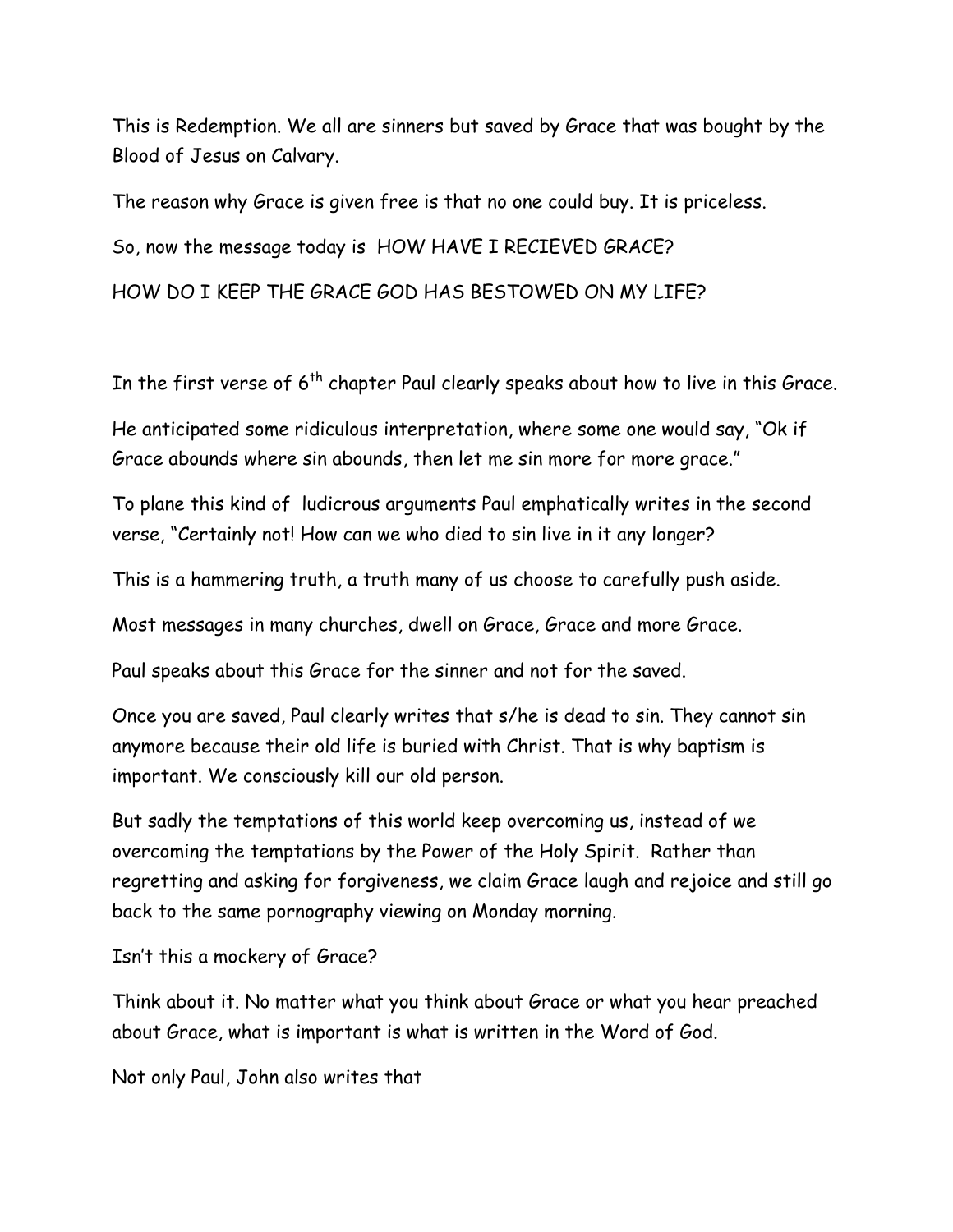**1 John 3:7-9 ( NKJV )** <sup>7</sup> Little children, let no one deceive you. He who practices righteousness is righteous, just as He is righteous. <sup>8</sup>He who sins is of the devil, for the devil has sinned from the beginning. For this purpose the Son of God was manifested, that He might destroy the works of the devil. <sup>9</sup>Whoever has been born of God does not sin, for His seed remains in him; and he cannot sin, because he has been born of God.

We have been saved by Grace, so that we could walk in the highway of holiness.

But most of us still linger in the valley of the carnal, slipping again and again into the abyss of lusts of the flesh, power and wealth, yet thinking we are justified Christians, where more sin, will bring more grace from God.

Do not be deceived.

Today the believers are full of sins, which are not found even among unbelievers. Unholy relationships, pornography viewing, lying, drinking, dissimulating, self love, spiritual pride and the list goes on.

Despite all this, most of us think God should be glad that I come to worship Him in His house, play instruments for Him, sing for Him etc.

With such unholiness inside, will God truly receive our worship?

God is not mocked. His precious Grace is not mocked.

What will you do when the Lord of Lords comes on the clouds to judge?

Will you hide in that Grace?

This Grace is given so that we walk out of darkness and into the Light and become children of light.

Let us go to the Lord and ask more of His Grace to go forward in His light and cut away all the sins of the carnal world.

Hebrews 7, 25 (Amp) Therefore He is able also to save to the uttermost(completely, perfectly, finally and for all time and eternity) those who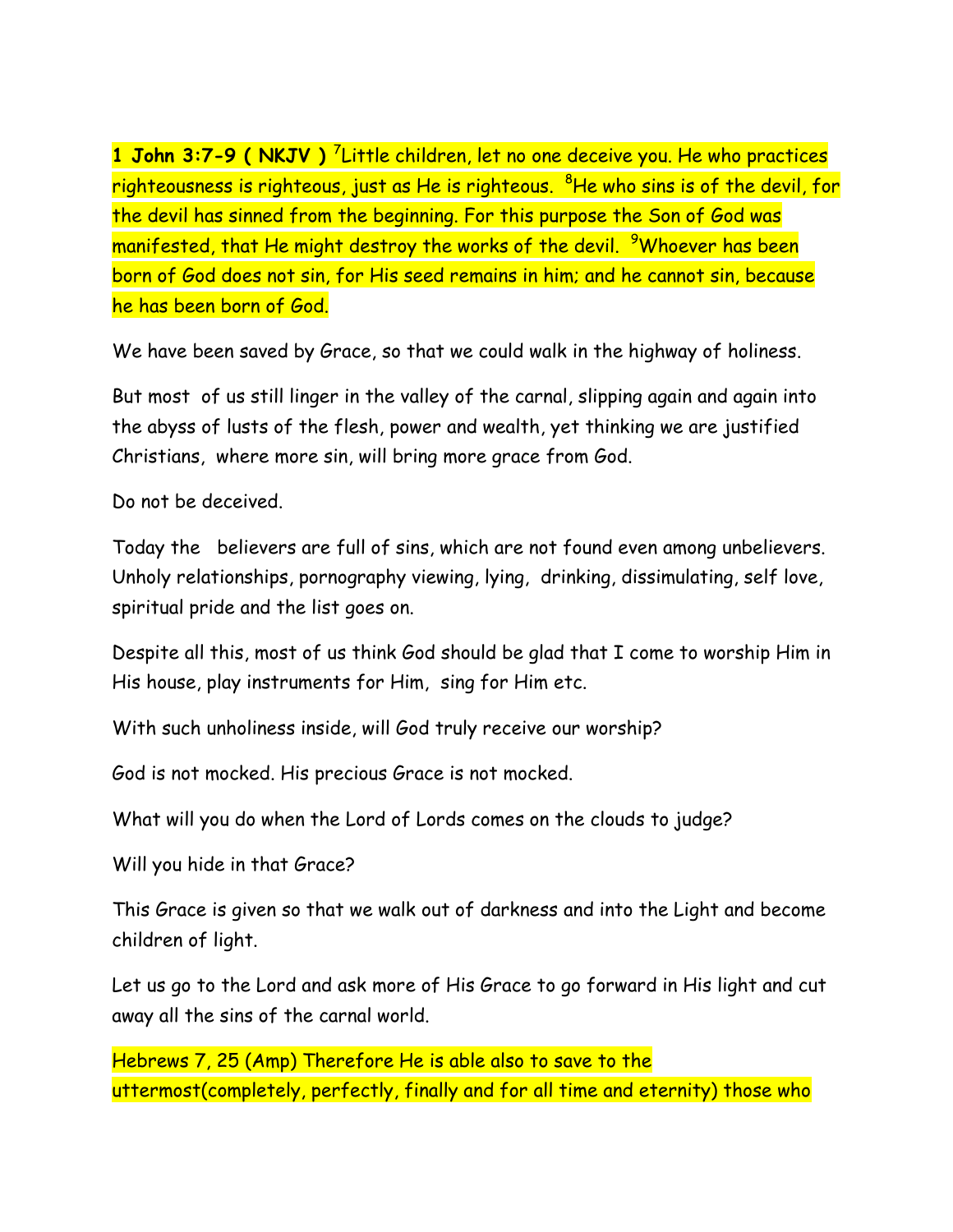come to God through Him, since He is always living to make petition to God and intercede with Him and intervene for them.

Meditate on this quote by Dietrich Bonhoeffer. He was one of the very few Lutheran pastors who spoke against Hitler's Nazism for which he was imprisoned and later hanged, 23 days before the Allies came in and liberated the camp where he was. He was 39 then. Most of his most powerful works were written in prison.

Read what he has to say about cheap grace and costly grace. This is a message that I treasure.

Cheap grace is the grace we bestow on ourselves. Cheap grace is the preaching of forgiveness without requiring repentance, baptism without church discipline, Communion without confession.... Cheap grace is grace without discipleship, grace without the cross, grace without Jesus Christ, living and incarnate.

Costly grace is the treasure hidden in the field; for the sake of it a man will gladly go and sell all that he has. It is the pearl of great price to buy which the merchant will sell all his goods. It is the kingly rule of Christ, for whose sake a man will pluck out the eye which causes him to stumble, it is the call of Jesus Christ at which the disciple leaves his nets and follows him.

Costly grace is the gospel which must be sought again and again, the gift which must be asked for, the door at which a man must knock.

Such grace is costly because it calls us to follow, and it is grace because it calls us to follow Jesus Christ. It is costly because it costs a man his life, and it is grace because it gives a man the only true life. It is costly because it condemns sin, and grace because it justifies the sinner. Above all, it is costly because it cost God the life of his Son: "ye were bought at a price," and what has cost God much cannot be cheap for us. Above all, it is grace because God did not reckon his Son too dear a price to pay for our life, but delivered him up for us. Costly grace is the Incarnation of God.

― [Dietrich Bonhoeffer,](http://www.goodreads.com/author/show/29333.Dietrich_Bonhoeffer) [The Cost Of Discipleship](http://www.goodreads.com/work/quotes/2723088)